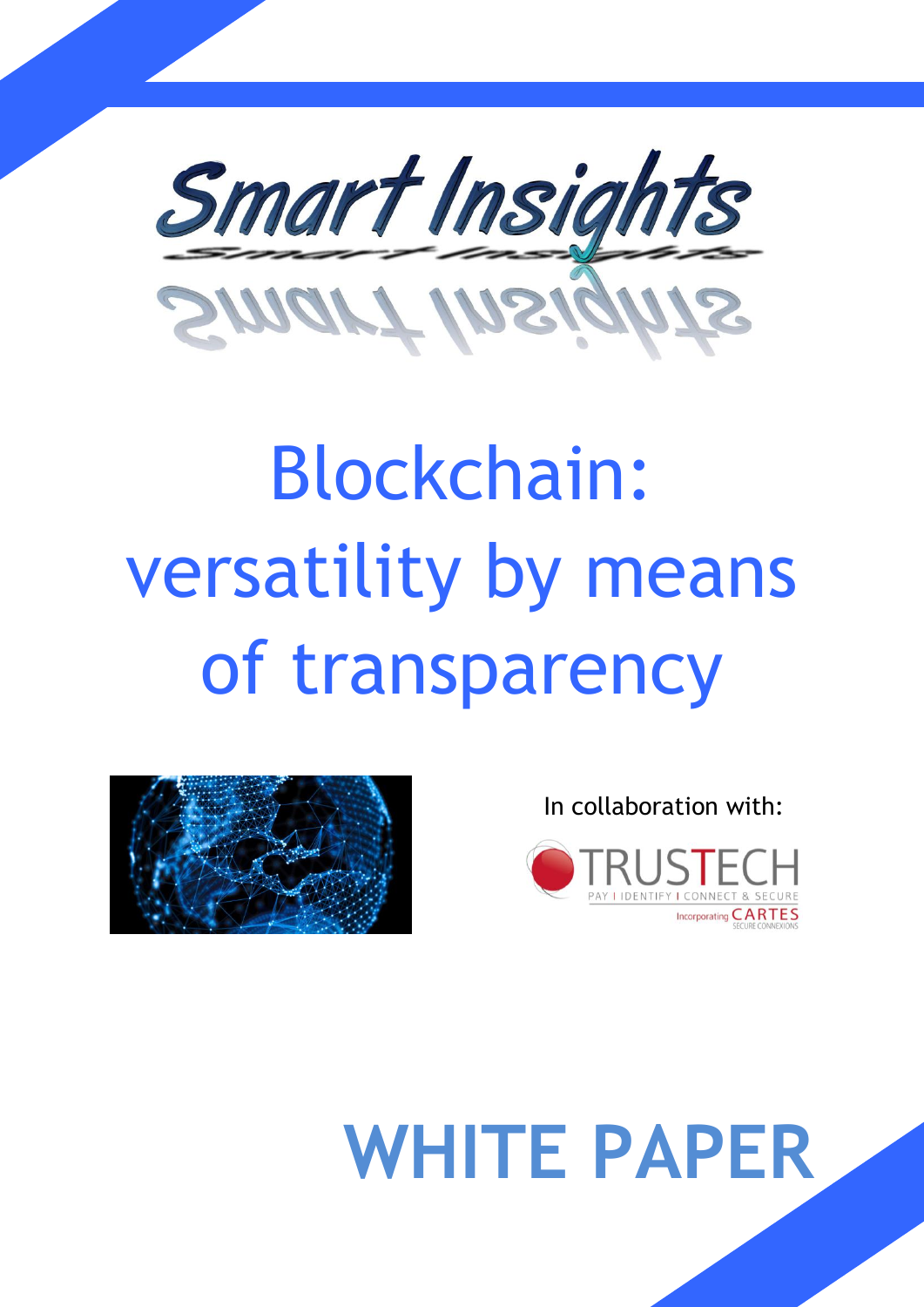

## **Table of Contents**

| 1.        |                                                                   |  |  |  |
|-----------|-------------------------------------------------------------------|--|--|--|
| 1.1       |                                                                   |  |  |  |
| 1.2       |                                                                   |  |  |  |
| 1.3       |                                                                   |  |  |  |
| 2.        |                                                                   |  |  |  |
| 2.1       |                                                                   |  |  |  |
| 2.2       |                                                                   |  |  |  |
|           |                                                                   |  |  |  |
| 3.<br>3.1 |                                                                   |  |  |  |
| 3.2       | Blockchain applications beyond the financial services industry 14 |  |  |  |
| 3.2.1     |                                                                   |  |  |  |
|           |                                                                   |  |  |  |
| 3.2.2     | 3.2.3                                                             |  |  |  |
|           | 3.2.4                                                             |  |  |  |
|           |                                                                   |  |  |  |
| 3.2.5     |                                                                   |  |  |  |
| 3.2.6     |                                                                   |  |  |  |
| 3.2.7     |                                                                   |  |  |  |
| 3.2.8     |                                                                   |  |  |  |
| 3.2.9     |                                                                   |  |  |  |
| 4.        |                                                                   |  |  |  |
|           |                                                                   |  |  |  |

Our market information (qualitative and quantitative) is based on a combination of primary and secondary research, along with our long-standing experience of the industry. Intelling takes no responsibility for any incorrect information supplied to us by manufacturers or users.

The information contained herein is general in nature and is not intended, and should not be construed, as professional advice or opinion provided to the user. This document does not purport to be a complete statement of the approaches or steps, which may vary according to individual factors and circumstances, necessary for a business to accomplish any particular business goal. This document is provided for informational purposes only; it is meant solely to provide helpful information to the user. This document is not a recommendation of any particular approach and should not be relied upon to address or solve any particular matter. The information provided herein is on an "as-is" basis. Amounts are converted according to recent conversion rates known at time of publishing. The converted amounts are only a gross evaluation and are not intended to reflect accurately the variations of currency rates.

Author: Boris Loktev - bloktev@smartinsights.net Publication date: September 2016 Published by Intelling, 9 - 13 rue Bel Air, 13006 Marseille, France [www.smartinsights.net-](http://www.smartinsights.net/)report@smartinsights.net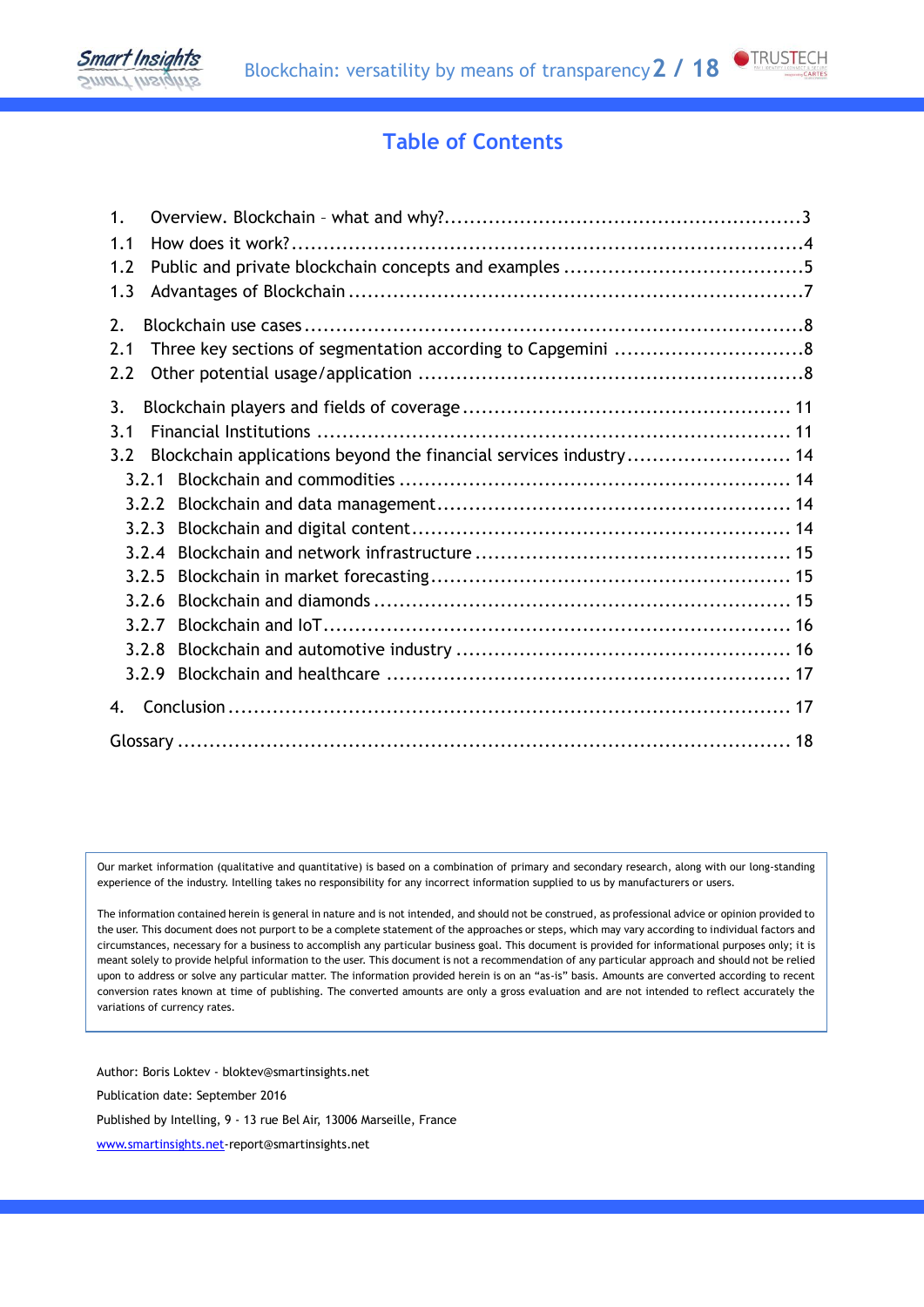## **1.Overview. Blockchain – what and why?**

The start of the blockchain technology was mostly linked with the creation of cryptocurrencies. A cryptocurrency is a medium of exchange using cryptography to secure the transactions and to control the creation of additional units of the currency. Cryptocurrencies are a subset of alternative currencies, or specifically of digital currencies.

Bitcoin became the first decentralized cryptocurrency in 2009. Since then, numerous cryptocurrencies have been created. These are frequently called altcoins, as a blend of Bitcoin alternative.

Cryptocurrencies use decentralized control as opposed to centralized electronic money/centralized banking systems. The decentralized control is related to the use of blockchain transaction database in the role of a distributed ledger.

Blockchain is a system of organization of distributed databases. It consists of data structure blocks—which hold exclusively data in initial blockchain implementations. Each block contains a timestamp and information linking it to a previous block. Blockchain is a database that stores all transactions that have ever occurred in this system and all the existing data concerning these transactions. It consists of blocks of public data related to each other. A block is the "current" part of a blockchain, which records some or all of the recent transactions, and once completed, goes into the blockchain as permanent database. Each time a block gets completed, a new block is generated. Blocks are linked to each other (like a chain) in proper linear, chronological order with every block containing a hash of the previous block. The full copy of the blockchain has records of every transaction ever executed. It can thus provide insight about facts like how much value belonged to a particular address at any point in the past.

At the same time, the cryptography process does not prevent to read the contents of blocks, but instead this cryptography process mathematically connects the blocks to each other, and any record in any block cannot be replaced — there will be discrepancy in the math between the units, this will create a need to change the following block, followed by the next and so the whole chain. The blockchain is a distributed database*, i.e.* the copies of it are stored independently for each transaction ever held. So each user can independently check its copy of the blockchain. The discrepancy that any of the blocks would try to create will be immediately detected, and other nodes will reject such a block and it will not connected to the circuit. Blockchain is open and public, and everyone can check the contents of transactions without problems.

The original definition of blockchain was published by someone using the name Satoshi Nakamoto in 2008 and implemented in the original source code of Bitcoin published in 2009. By April 2014, more than 80 uses of such ledgers had been documented. As of 2014, "Blockchain 2.0" was a term used in the distributed blockchain database field. By April 2014, at least eight funded projects to develop blockchain 2.0 technology were under way.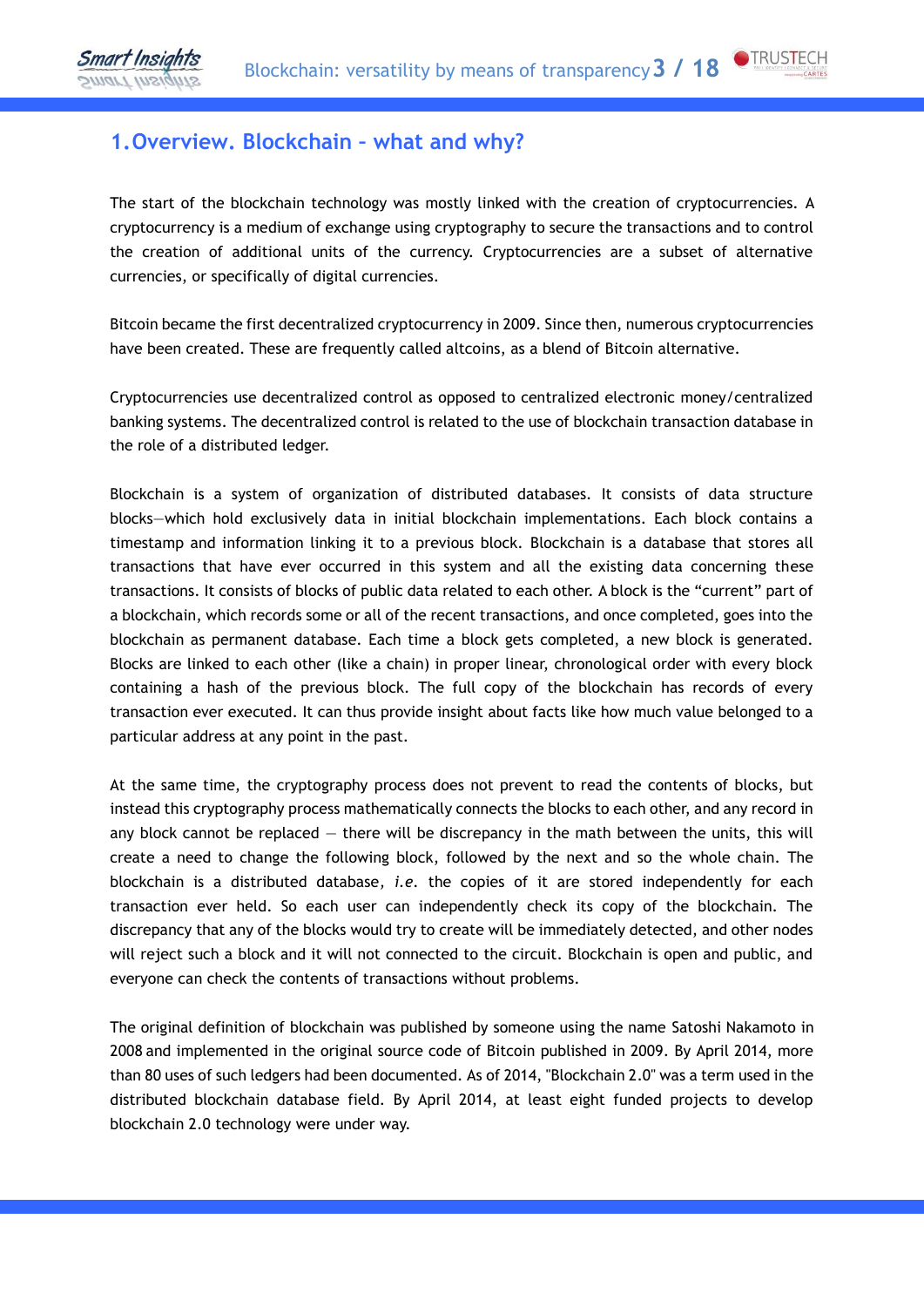Bitcoin was also invented by Satoshi Nakamoto, who published the invention on 31 October 2008 in a research paper called "Bitcoin: A Peer-to-Peer Electronic Cash System". It was implemented as open source code and released in January 2009. Bitcoin is often called the first cryptocurrency although prior systems existed. Bitcoin is more correctly described as the first and most widely spread decentralized digital currency.

Nowadays blockchain is used mostly as a repository of information about the operations with cryptocurrency. This technology can be implemented in banking — cryptology allows reducing the time to conduct large transactions (loans, stock trading, and so on).

## **1.1 How does it work?**

A blockchain is a data structure that makes it possible to create a digital ledger of transactions and share it among a distributed network of computers. It uses cryptography to allow each participant on the network to manipulate the ledger in a secure way without the need for a central authority. Thanks to this structure, blockchain is truly peer-to-peer; it doesn't require powerful intermediaries to authenticate or to settle transactions.

Transactions are the content to be stored in the blockchain. Transactions are created by users who wish to record information in the blockchain. In the case of cryptocurrencies, a transaction is created any time a cryptocurrency owner sends cryptocurrency to another user.

Transactions are passed from node to node on a best-effort basis. The system implementing the blockchain defines a valid transaction. In cryptocurrency applications, a valid transaction must be digitally signed and ensure that the sum of transaction

outputs does not exceed the sum of inputs. Meaning that one can only get the exact number or sum of units that has been passed in a

transaction. The simple example is a usual Bitcoin transaction: Person 1 sent the exact number of 399 Bitcoins, it means that the Person 2 who will receive this transaction could not get 400 Bitcoins out of the system but just 399 BTC.

Blocks record one or more transactions. A transaction's presence in a block confirms when and in what sequence it occurred. Blocks are created by users known as "miners" who use specialized software or equipment designed specifically to create blocks. Miners compete with each other to see who can first complete the next block and therefore earn rewards for doing so.

In a cryptocurrency system, miners collect two types of rewards: a pre-defined per-block award and fees offered within the transactions themselves, payable to any miner who confirms the transaction. Every node in a decentralized system has a copy of the blockchain. No centralized "official" copy exists and no user is "trusted" more than any other.





Source: followmyvote.com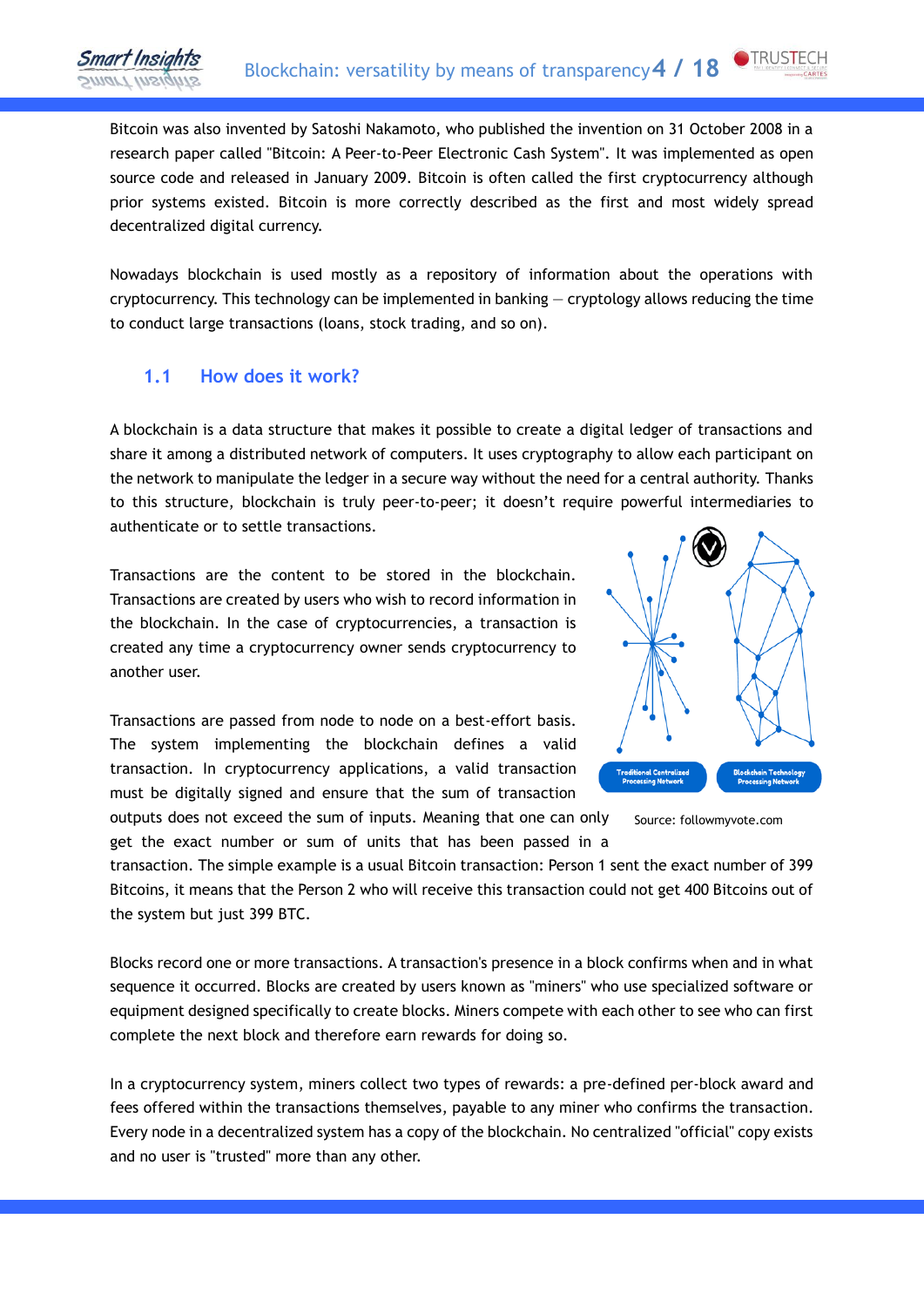Blockchains use various timestamping schemes, such as proof-of-work to serialize changes. The "proof of work" is a "right" to participate in the blockchain system. It is manifested as a "big enough hurdle" that prevents users from changing records on the blockchain without re-doing the proof of work. So, proof of work is a key building block because it cannot be "undone," and it is secured via the strengths of cryptographic hashes that ensure its authenticity.



Source: cnbc.com

Once a block of data is recorded on the blockchain ledger, it's extremely difficult to change or remove it. When someone wants to add to it, participants in the network  $-$  all of which have copies of the existing blockchain — run algorithms to evaluate and verify the proposed transaction. If a majority of nodes agree that the transaction looks valid  $-$  that is, identifying information matches the blockchain's history — then the new transaction will be approved and a new block added to the chain.

The system uses cryptography, so if we have a global, distributed database that can record the fact that we have done this transaction, what else could it record? Well, it could record any structured information, not just who paid whom but also who married whom or who owns what land or what light bought power from what power source. In the case of the Internet of Things, we're going to need a blockchain-settlement system underneath as banks won't be able to settle trillions of real-time transactions between things.

## **1.2 Public and private blockchain concepts and examples**

Public blockchain: A public blockchain is a platform where anyone on the platform would be able to read or write to the platform, provided they are able to show proof of work for the same. There has been a lot of activity in this space as the number of potential users that any technology in this space could generate is high. Also, a public blockchain is considered to be a fully decentralized blockchain. Some examples:

- **Bitcoin** is the first and most popular cryptocurrency. The biggest part of transactions made via blockchain are made with the use of BTC (the symbol of a Bitcoin unit). The current rate of one BTC is US\$ 605.97 (EUR 542.56),
- **Ethereum**, a provider of a decentralized platform and programming language that helps running smart contracts and allows developers to publish distributed applications,
- **Factom**, a provider of records management, records business processes for business and governments,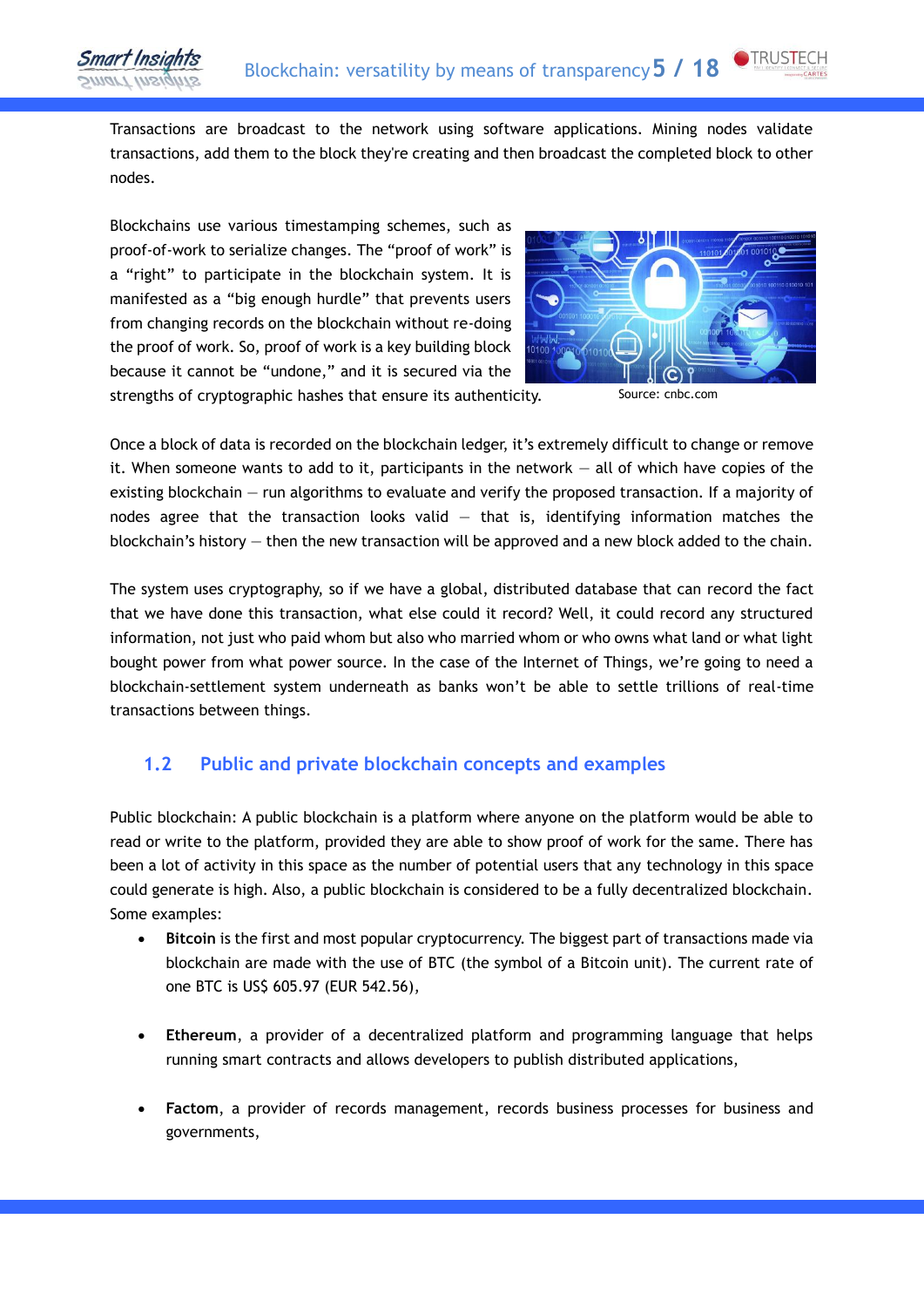

 **Blockstream**, a provider of sidechain technology (sidechains are networks based on protocols that are isolated from a Bitcoin-type blockchain), focused on extending capabilities of Bitcoin. The company has started experimenting on providing accounting (considered a function to be done on private blockchain) with the use of public blockchain technology. On October 12, 2015, *Blockstream* announced the release of its Liquid sidechain which could allow for the transfer of assets between the sidechain and the main blockchain. Blockstream produces software that facilitates interoperability between the main chain and the sidechain.

Private blockchain: A private blockchain, on the other hand, allows only the owner to have the rights on any changes that have to be done. This could be seen as a similar version to the existing infrastructure wherein the owner (a centralized authority) would have the power to change the rules, revert transactions, etc. based on its own needs. This could be a concept with huge interest for financial institutions (FIs) and large companies. It could find use cases to build proprietary systems and reduce the costs while at the same time, increase their efficiency.

Some examples could be:

- **Eris** Industries aims to be the provider of shared software database using blockchain technology,
- **Blockstack** plans to provide financial institutions back office operations, including clearing & settlement on a private blockchain,
- **Multichain**, provides an open source distributed database for financial transactions,
- **Chain**, a provider of blockchain APIs (Application Programming Interface). *Chain* partnered with NASDAQ OMX Group, to provide a platform that enables trading private company shares with the blockchain.

The usage of blockchain technology for governmental goals is becoming popular. For instance, Sweden is conducting tests to put the country's land registry system on blockchain. The state is working on the project with Swedish blockchain company *ChromaWay*, consulting firm *Kairos Future*, and telecommunications service provider *Telia*. The plan is to put real estate transactions on blockchain once the buyer and seller agree on a deal and a contract is made.

Moreover, The National Settlement Depository (NSD), Russia's sole central securities depository (CSD), has announced it has tested a blockchain-based voting system in April 2016. The NSD used the NXT blockchain system (an open source cryptocurrency and payment network launched in November 2013) to create an open-source prototype, with the goal to enable shareholders to more easily vote as part of annual shareholder meetings.

Also, Estonia's tech-friendly government seems willing to implement innovations like blockchain technology for healthcare, banking services and even governance by allowing its citizens to become "e-Residents."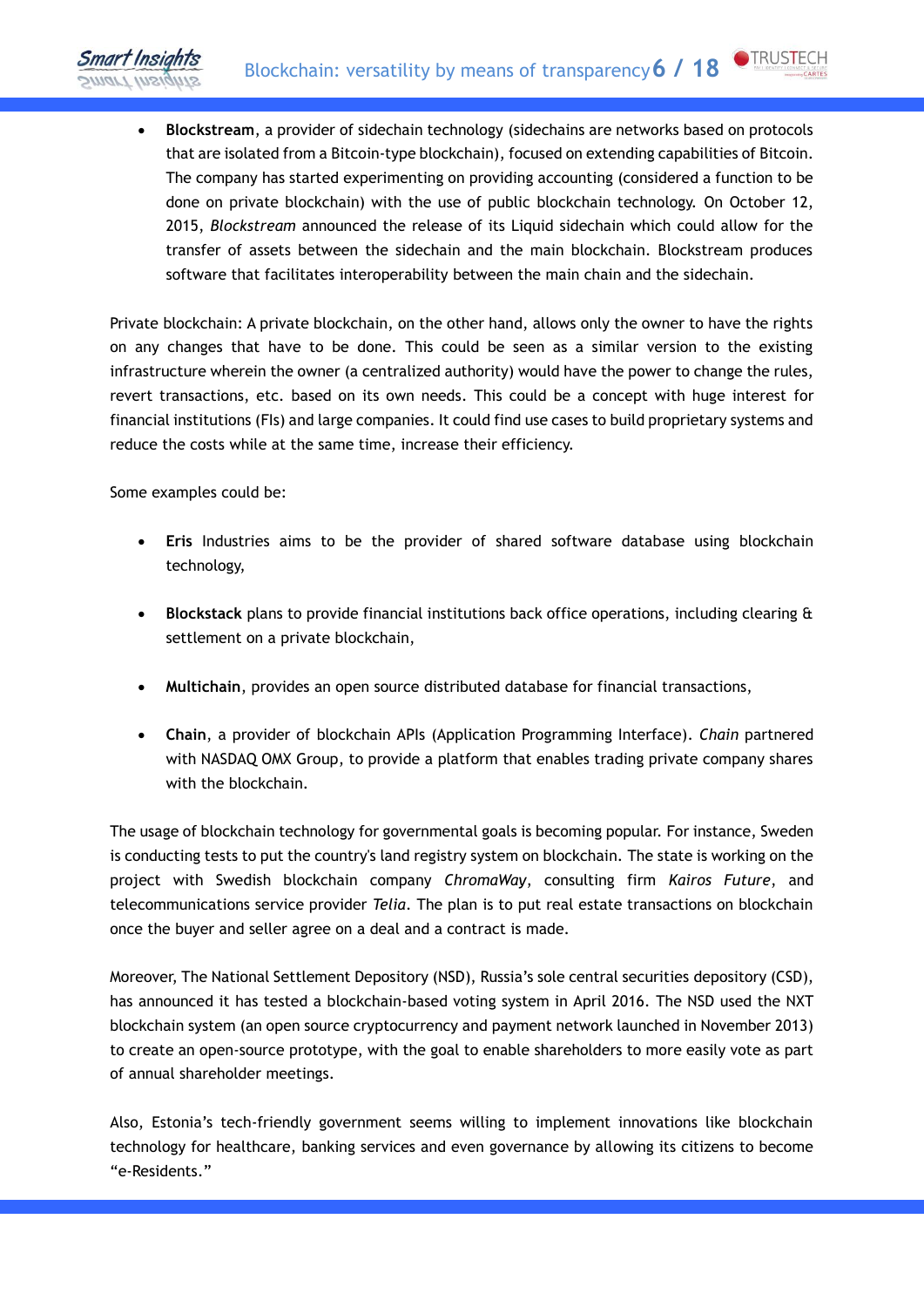This service also gives Estonian citizens and businesses digital authentication. It was also one of the first to use a blockchain-based e-voting service that enables people to become shareholders of NASDAQ's Tallinn Stock Exchange. The country now hosts a number of Bitcoin ATMs and startups such as *Paxful*, a global peer-to-peer buying and selling service for Bitcoins. With one of the highest internet penetration rates in the world, Estonia is well positioned to be a place where a cryptocurrency users can certainly feel welcome.

The term blockchain today usually describes a version of this distributed ledger structure and distributed consensus process. There are different blockchain configurations that use different consensus mechanisms, depending on the type and size of the network and the use case of a particular company. The Bitcoin blockchain, for example, is a public system, meaning anyone can participate and contribute to the ledger. Many firms also are exploring private blockchains whose network is made up only of known participants. Each of these blockchain implementations operates in different ways.

## **1.3 Advantages of Blockchain**

As of now, blockchain is seen as an immutable, unhackable distributed database of digital assets. This

is a platform for transparency and it is a platform for trust. The implications are staggering, not just for the financial-services industry but also right across virtually every aspect of society.

Benefits of blockchain technology as identified by *Forbes* are:

• As a public ledger system, blockchain records and validate each and every transaction made, which makes it secure and reliable,



Source: pwc.com

- All the transactions made are authorized by miners, which makes the transactions immutable and prevent it from the threat of hacking,
- Blockchain technology discards the need of any third-party or central authority for peer-to-peer transactions,
- Decentralization of the technology.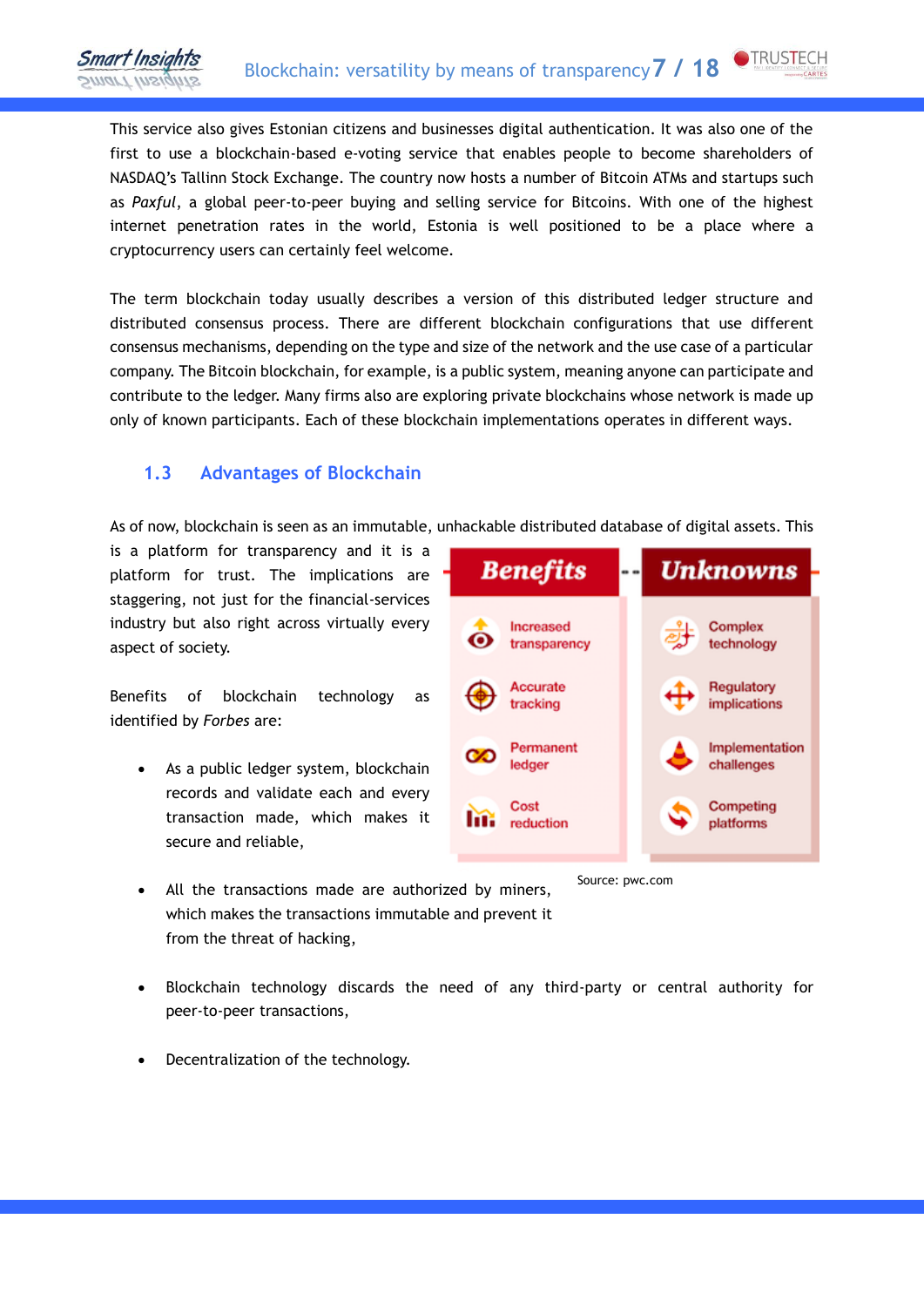## **2.Blockchain use cases**

## **2.1 Three key sections of segmentation according to** *Capgemini*

- A. Application level (P2P, P2M, B2B payments) One of the most popular and most used type is payments. Person-to-person, person-to-merchant and business-to-business are most spread types of payments. Many different cryptocurrencies are being used in order to maintain such payments via blockchain.
- B. Middleware level (Firm Accounting, Authentication) It can work as a database and storage. Moreover, the technology is being used as a mean of authentication process – the work of miners can handle it. Due to the high level of security, transparency and deep verification we can be sure that authentication is accurate enough.
- C. Infrastracture level (Currency platforms, Cryptocurrency) As it has been mentioned in the point ''A. Application level'' blockchain technology serves for currency platforms which are the basis of international transactions.

## List of most popular cryptocurrencies:

- *1) Bitcoin*
- *2) Ethereum*
- *3) Ripple*
- *4) Litecoin*
- *5) Peercoin*
- *6) NXT*
- *7) Namecoin*



Source: capgemini.com

#### **2.2 Other potential usage/application**

However, financial sector is not the only one where blockchain can be used. Nowadays, cryptocurrency transactions are still one of the most popular activities where this technology is being used. But this trend is about to change. Day by day, technology is being applied by many authorities, many businesses in various sectors.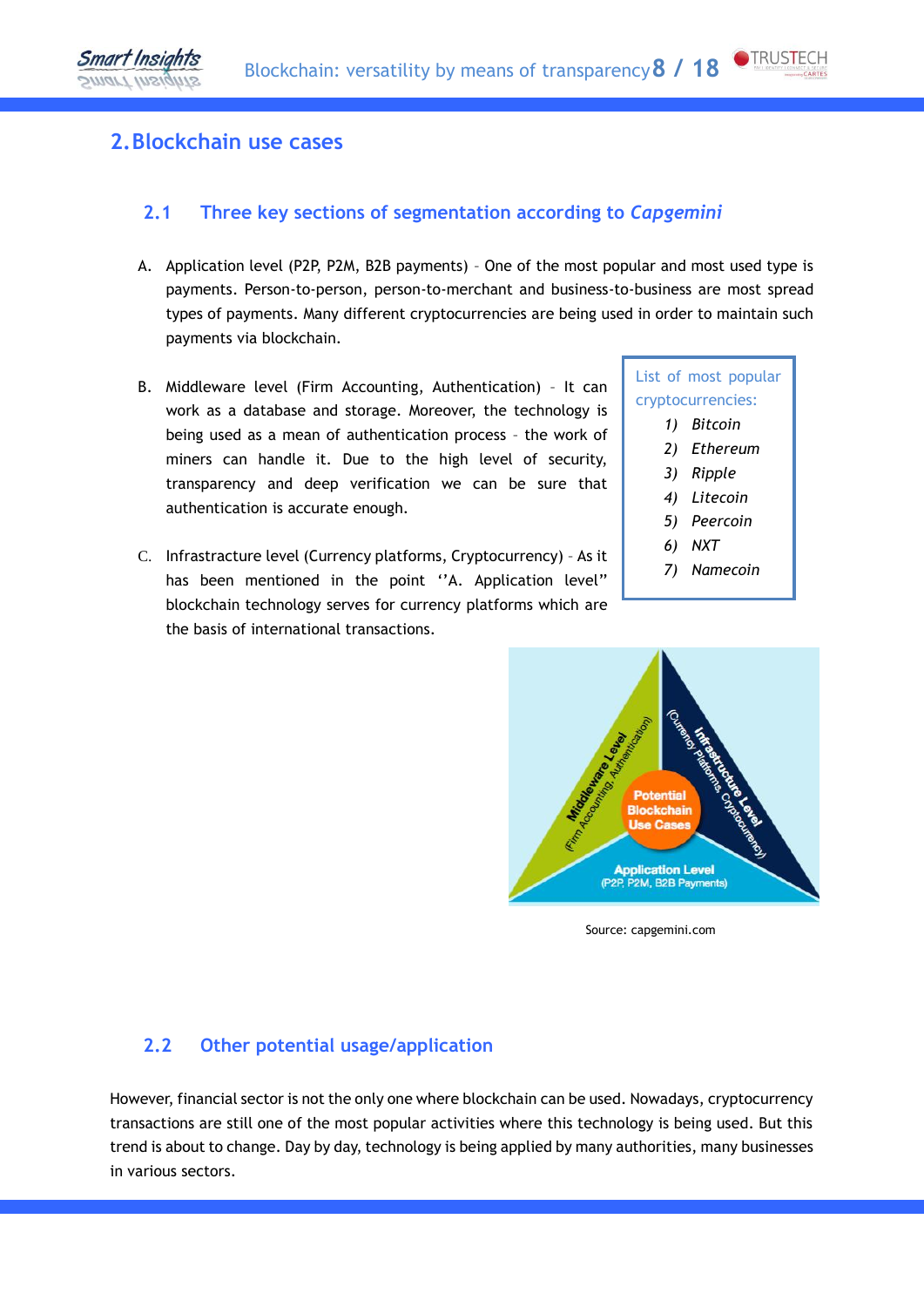#### **Table 1 - Other potential usage of blockchain**

| Use case                                                                                              | Capital market<br>examples                                                                                                                                                                                                                                                               | Other industry<br>examples                                                                                                                    | Reason for adoption                                                          |
|-------------------------------------------------------------------------------------------------------|------------------------------------------------------------------------------------------------------------------------------------------------------------------------------------------------------------------------------------------------------------------------------------------|-----------------------------------------------------------------------------------------------------------------------------------------------|------------------------------------------------------------------------------|
| Tokenizing assets not<br>currently on a common<br>ledger (new<br>blockchains or tokens<br>on Bitcoin) | • Pre-IPO equities<br>• Syndicated loans<br>• Depository receipts                                                                                                                                                                                                                        | • Physical objects e.g.<br>diamonds, paintings,<br>etc.                                                                                       | • Proof of ownership/<br>provenance<br>• Settlement efficiency               |
| New blockchains to<br>share data between<br>participants                                              | • KYC data sharing<br>• Collateral ledger to<br>support efficient<br>margining (the<br>difference between a<br>product or service's<br>selling price and its<br>cost of production or to<br>the ratio between a<br>company's revenues<br>and expenses)<br>• Reference and<br>market data | • Supply chain data<br>invoicing<br>• Trade finance                                                                                           | • Efficiency of<br>information collection                                    |
| New blockchains to<br>process transactions                                                            | • Corporate finance<br>bookkeeping<br>• Fund portfolio<br>management                                                                                                                                                                                                                     | • Inter-bank<br>blockchain to support<br>cross- border banking<br>payments<br>• Intra-bank<br>blockchain to support<br>cross- bank accounting | • Disintermediation of<br>players<br>• Simplified data and<br>infrastructure |
| Monitoring of richer<br>datasets                                                                      | • Concentration<br>monitoring<br>• Market surveillance<br>• Pricing data                                                                                                                                                                                                                 | • Trade flows, transit<br>data                                                                                                                | • Powerful<br>understanding of data                                          |
| Processing using<br>blockchains                                                                       | • Securities servicing<br>• Regulatory reporting                                                                                                                                                                                                                                         |                                                                                                                                               | • Efficient processing<br>capabilities                                       |

*Source: oliverwyman.com*

It is now a known fact that the use cases of blockchain have been increasing by the day. There has increasingly been a large number of ways in which real-world assets could be linked to the blockchain and traded digitally. A proof-of-concept is being run for trading commodities (like physical bars of gold, silver and diamond) after being authenticated via blockchain, establishing ownership of real-estate properties, to provide election voting, etc.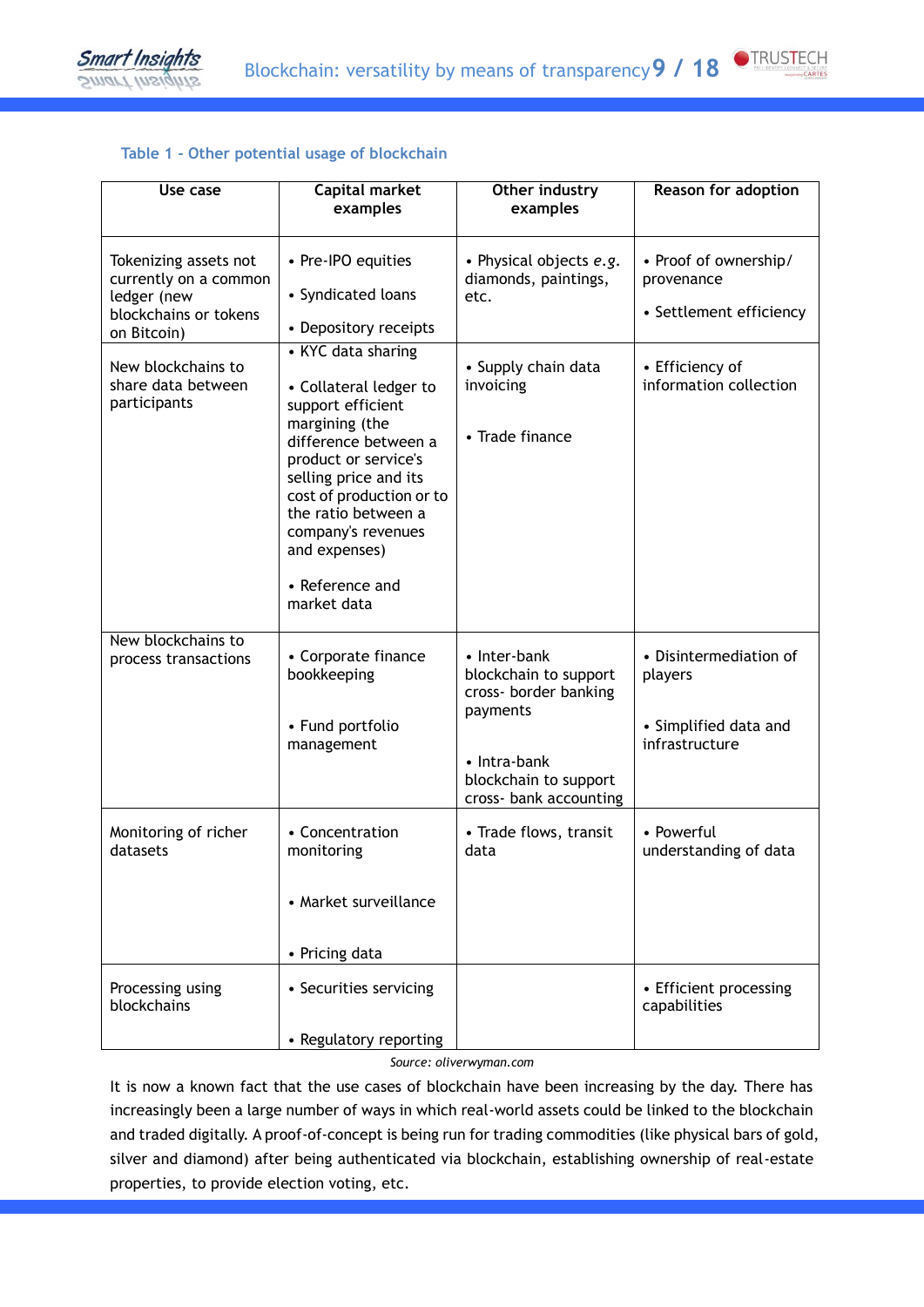Several examples of use cases:

- **App development**: Proof of ownership of modules in app development,
- **Digital content**: Proof of ownership for digital content storage and delivery,
- **Ride-sharing**: Points-based value transfer for ride-sharing,
- **Digital security trading**: Ownership and transfer,
- **Digitization of documents/contracts**: Digitization of documents/contracts and proof of ownership for transfers,
- **Decentralized storage**: Decentralized storage using a network of computers on blockchain,
- **Company incorporations**: Digitizing company incorporations, transfer of equity/ownership and governance,
- **Decentralized Internet and computing resources**: Decentralized Internet and computing resources to cover every home and business,
- **Home automation**: Platform to link the home network and electrical devices to the cloud,
- **Digital identity**: Provides digital identity that protects consumer privacy,
- **Escrow/custodian service**: Escrow/custodian service for the gaming industry; loan servicing and e-commerce,
- **IT portal**: A smart contract IT portal executing order fulfillment in ecommerce/manufacturing,
- **Patient records**: Decentralized patient records management,
- **Digitizing assets**: Improves anti-counterfeit measures,
- **Reputation management**: Helps users engage, share reputation and collect feedback,
- **Prediction platform**: Decentralized prediction platform for the share markets, elections, etc.,
- **Enables authenticity of a review**: Enables authenticity of a review through trustworthy endorsements for employee peer reviews,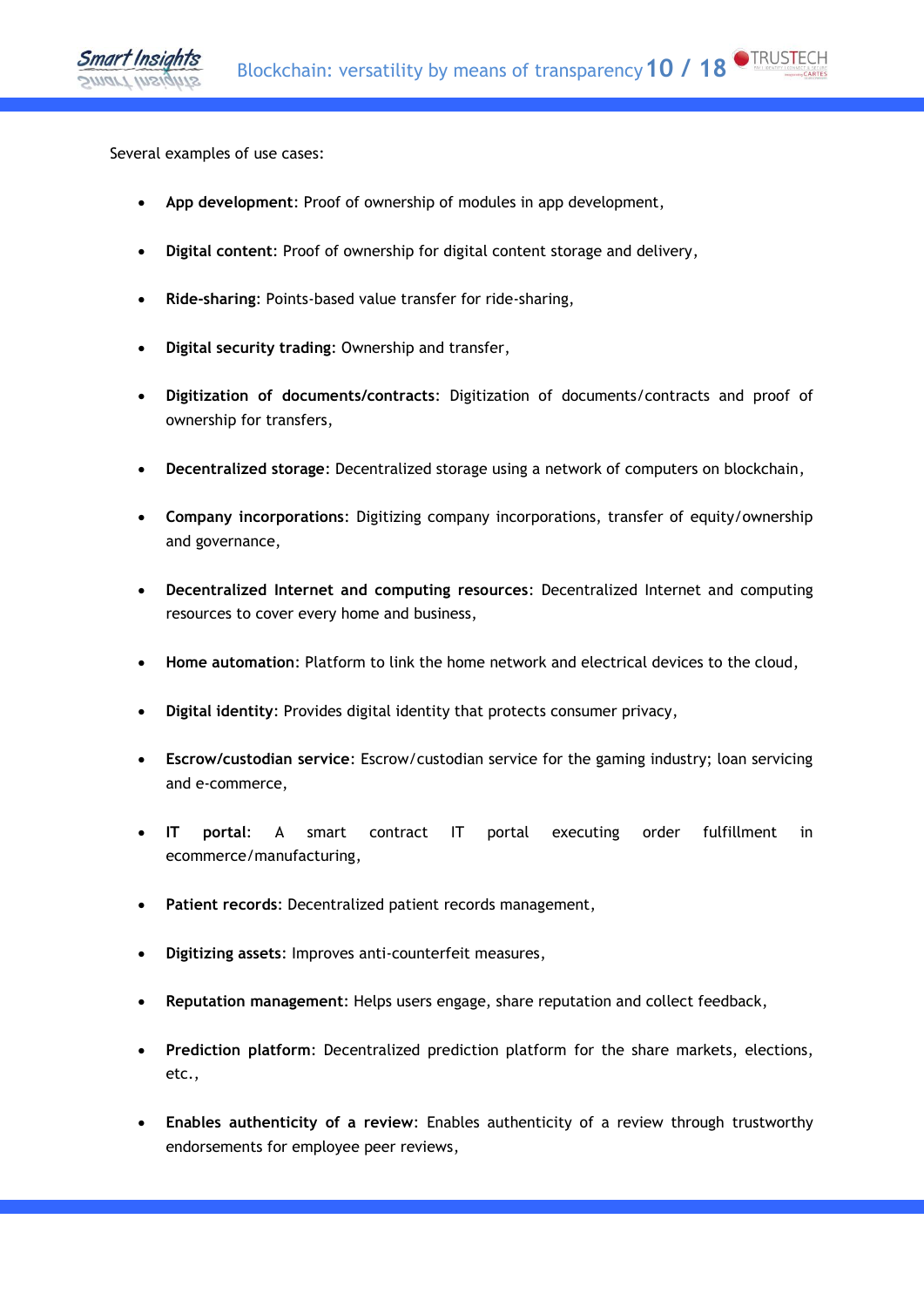**Marketplace for sales and purchases of digital assets**: Proof of ownership and a marketplace for sales and purchases of digital assets.

Interest in blockchain has been coming in from every corner of the world with major ones being banks and technology providers. Banks' interest in blockchain is seeing a huge uptick with the exploration of potential use cases for the distributed ledger system.

## **3.Blockchain players and fields of coverage**

Major players are investigating blockchain innovative technology. These are the companies, which are representing the most perspective and promising projects in numerous sectors of the business. In this section most developing players and fields of coverage will be discussed.

## **3.1 Financial Institutions**

Firstly, the financial usage of blockchain. The financial sector includes many large players. Some of them are:

 **R3,** a blockchain technology company. It leads a consortium of 45 financial companies in research and development of blockchain usage in the financial system. The consortium started on September 15, 2015 with 9 financial companies: *Barclays, BBVA, Commonwealth Bank of Australia, Credit Suisse, Goldman Sachs, J.P. Morgan, Royal Bank of Scotland, State* 



*Street* and *UBS*. As of April 25, 2016, three additional financial companies had joined: *SBI Holdings* of Japan, *Hana Financial* of South Korea, and *Bank Itau* of Brazil. As of June 23, 2016, *Toyota Financial Services* has joined. On March 3, 2016, R3 announced that it had completed a trial involving 40 banks held in the last two weeks of February, testing the use of blockchain solutions offered by *Eris Industries*, *IBM, Intel* and *Chain* to facilitate the trading of debt instruments. This was a follow-on to an 11-bank trial conducted earlier in January which used *Ethereum* hosted on *Microsoft Azure*.

 **NASDAQ**: The stock exchange firm revealed that they were planning to use blockchain as an enterprise-wide technology to enhance their capabilities on the NASDAQ Private Market Platform. The NASDAQ Private Market Platform is a new initiative launched in January 2014, to enable pre-IPO trading among private companies.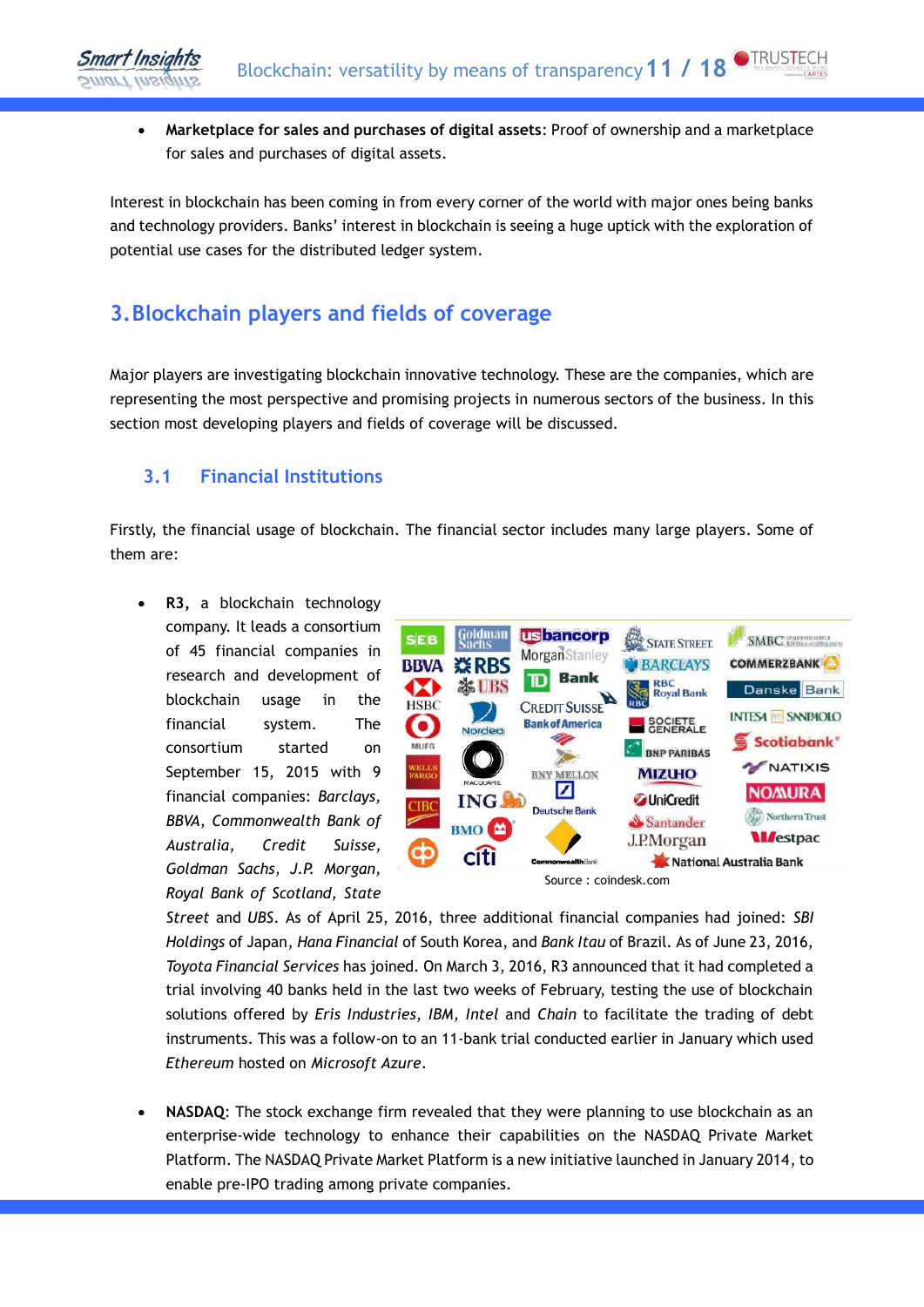It has also said that they would leverage the Open Assets Protocol, a colored coin concept, to build their private exchange platform. Later, in June 2015, it announced a partnership with *Chain*, a blockchain infrastructure provider for FIs and enterprises. The aim of colored coins is to transfer ownership of other assets (like commodities, shares, bonds) with the same speed, transparency and low cost as Bitcoin.

- **DBS Bank**: The bank organized a blockchain hackathon in Singapore in partnership with Coin Republic, a Singapore-based Bitcoin company & Startupbootcamp FinTech. *BitX, Blockstrap* and *Colu* provided the APIs for the two-day hackathon series.
- **EBA**: Euro Banking Association (EBA) has released a report talking about the implications of crypto-technologies from the perspective of transaction banking and payment professionals in the coming one to three years. EBA has noted that these technologies could be leveraged by banks to reduce governance and audit costs, to provide better products and faster time to market.
- **US Federal Reserve**: Federal Reserve is reportedly working with *IBM* on developing a new digital payment system tied to blockchain.
- **Deutsche Bank**: The bank has said that it has been exploring various use cases of blockchain in areas like payments and settlement of fiat currencies, asset registries, enforcement and clearing derivative contracts, regulatory reporting, KYC, AML registries, improving post-trade processing services, etc. It has been experimenting on these technologies at their innovation labs in London, Berlin and Silicon Valley.

There have also been reports that derivatives companies *CME Group*, *Deutsche Boerse*, clearing houses DTCC (depository trust & clearing corporation) and EuroCCP are working on projects around the use of blockchain in areas such as clearing. Also, there has been news that money transfer service provider *Western Union* could possibly look into *Ripple* technology to understand blockchain.

Below is a brief of **banks** experimenting with blockchain:

- **Fidor Bank**: The bank has partnered with *Kraken* to provide a digital currency exchange in EU, and with Bitcoin.de, a P2P BTC trading platform in Germany. It later partnered with *Ripple Labs* to provide money transfer services.
- **LHV Bank:** Reported to have started working on blockchain technology in June 2014. They developed an app based on colored coins called Cuber Wallet in June 2015. They also have partnerships with *Coinbase* & *Coinfloor* and are experimenting on digital security with blockchain.
- **CBW Bank, Cross River Bank:** Partnered with Ripple Labs to build risk management system and provide lower cost remittance services.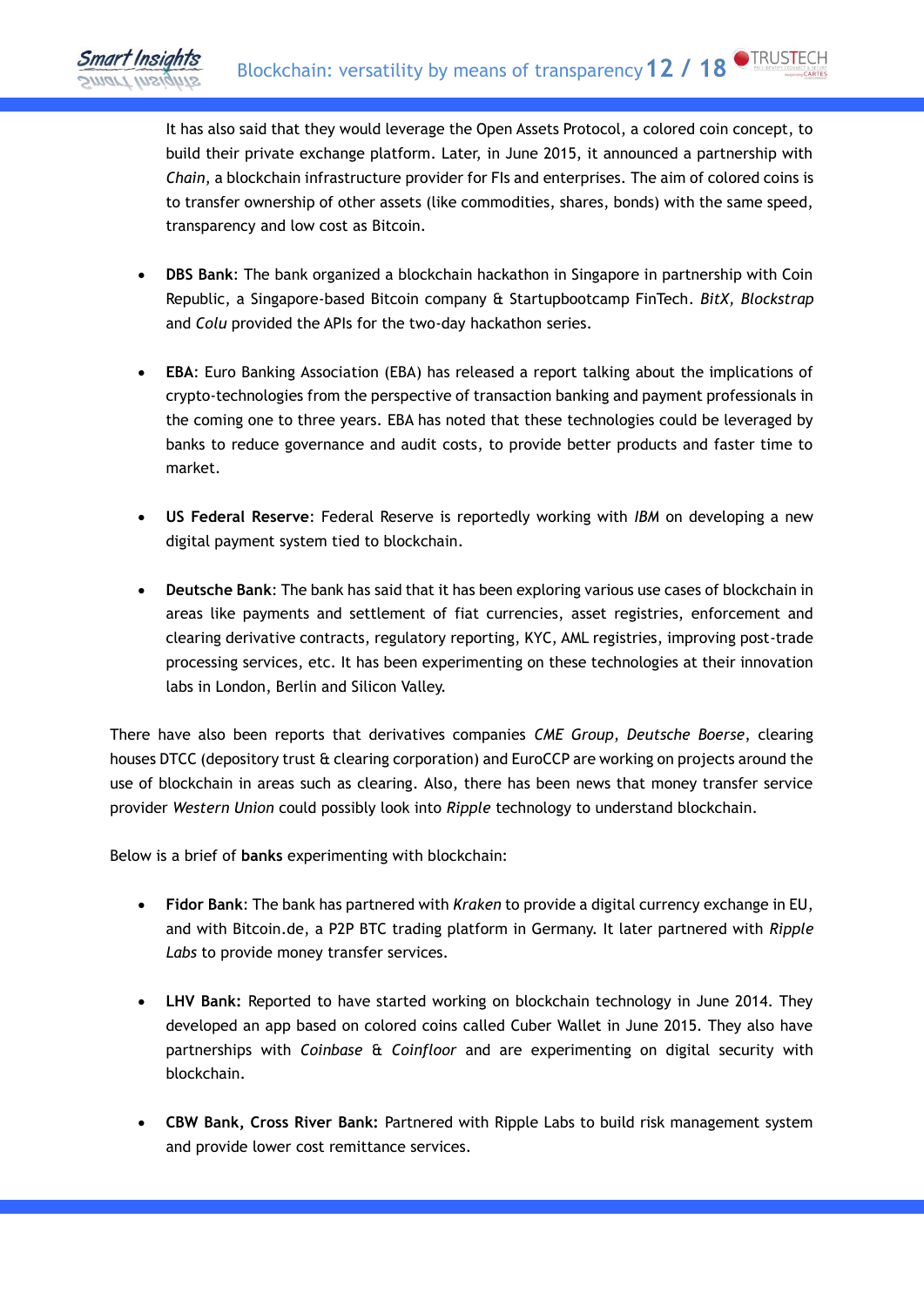- - **Rabobank, ABN Amro, ING Bank**: Exploring blockchain for various banking services. *Rabobank* has also partnered with *Ripple Labs*.
	- **Goldman Sachs**: *Goldman Sachs* participated as a lead investor in Bitcoin startup Circle Internet Financial's US\$ 50 million (EUR 44.8 million) funding round. They have also reported extensively on Bitcoin and blockchain in their annual publication Future of Finance.
	- **BBVA Ventures**: Investor in *Coinbase*. *BBVA* have also released a research report stating their interest in blockchain technology.
	- **Santander**: Claims to have 20-25 use cases for blockchain and has a team called "Crypto 2.0" to research the use of blockchain in banking.
	- **Westpac:** *Westpac* had partnered with *Ripple* to develop a low-cost, cross-border payments platform. Reinventure, its VC arm, participated in *Coinbase*'s US\$ 75 million (EUR 66.1 million) Series C funding.
	- **UBS:** Has a cryptocurrency lab in London and is experimenting in the areas of payments, trading & settlement, smart bonds. It is planning to build an enterprise-wide product called "utility settlement coin" in partnership with *Clearmatics*. It has also stated that they have 20-25 use cases of blockchain for finance.
	- **BNY Mellon:** Created own currency called "BK Coins" as a corporate recognition program which can be redeemed for gifts and other rewards.
	- **Barclays Bank:** The bank has two Bitcoin labs in London that are open for various Bitcoin and blockchain entrepreneurs, coders and businesses. It has also partnered with *Safello*, to develop various banking services on blockchain. It is also running accelerators to provide blockchain enthusiasts mentoring and a chance to work with the bank on specific projects (*Everledger* is one of the companies that has emerged from *Barclays*' accelerator program). Barclays also claims to have 45 experiments they want to do internally.
	- **CBA:** Has partnered with *Ripple Labs* to implement blockchain ledger system for payment settlements between its subsidiaries.
	- **USAA Bank**: Created a research team to study uses of Bitcoin.
	- **ANZ Bank:** Partnered with *Ripple* to explore potential use cases of blockchain.
	- **BNP Paribas:** Experimenting at making transactions faster by using blockchain.
	- **Societe Generale**: Planning to hold special trainings concerning BTC, blockchain and cryptocurrency for its employees.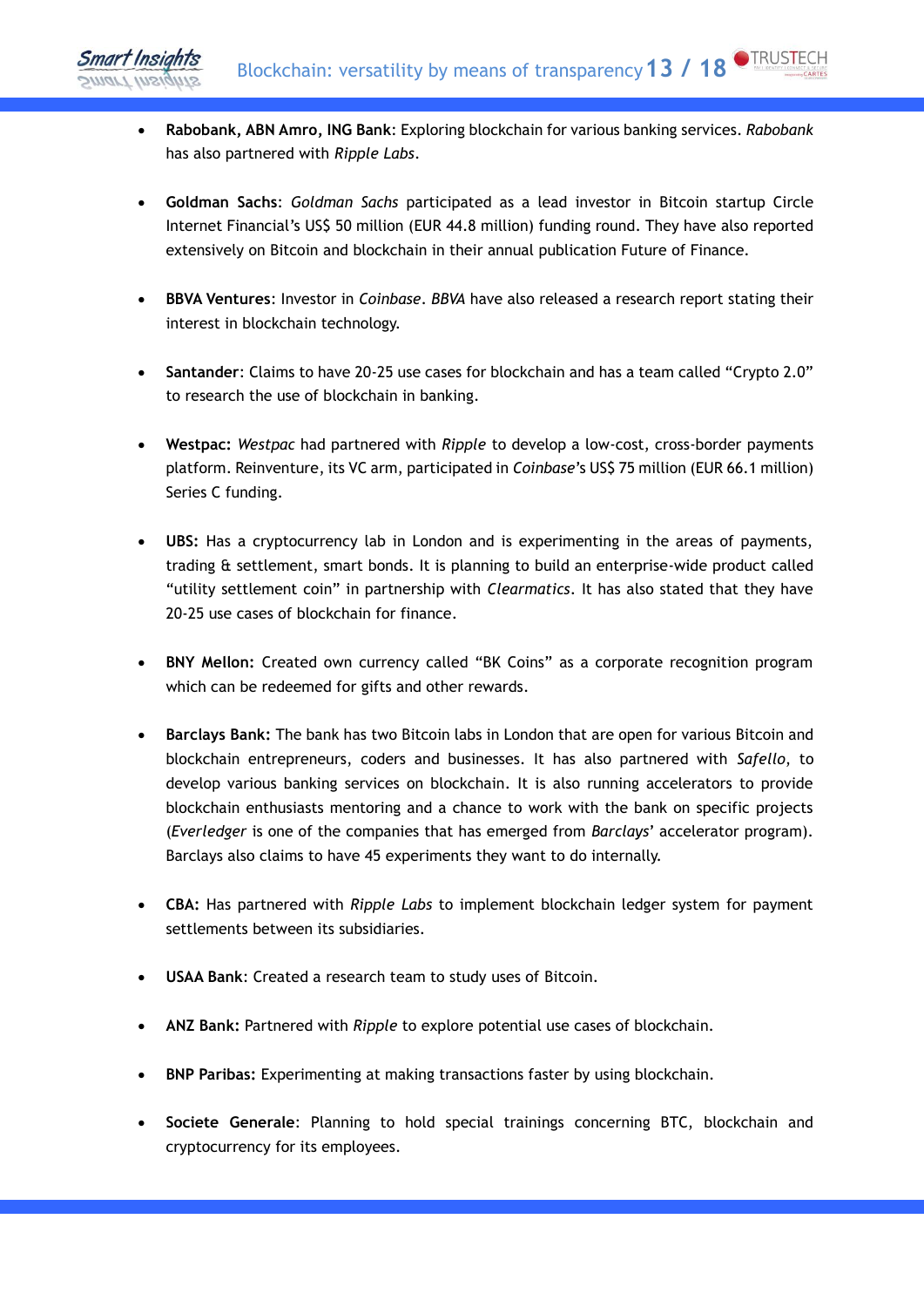**Citibank**: They have set up three separate systems within Citi that deploy blockchain-based distributed technologies. They developed an equivalent to Bitcoin called "Citicoin," which is being used internally to understand the digital currency trading system better.

## **3.2 Blockchain applications beyond the financial services industry**

Blockchain fever hasn't been limited to financial institutions. Along with banks and FinTech startups, non-financial players have been paying attention and looking for ways to leverage the opportunities that distributed ledger technology opens. Below there are some interesting examples of the non-financial applications of blockchain technology.

## 3.2.1 Blockchain and commodities

*The Real Asset Company* enables individuals around the world to buy gold and silver bullion securely and efficiently. The company's investor-friendly platform sits on top of global vaulting infrastructure, providing an online account for buying gold and silver and holding precious metals. *Goldbloc*, the company's gold-backed cryptocurrency adds an additional layer of transparency and control to users' gold investment. Backed by one gram of gold, the company believes its cryptocurrency to be the first step to bringing gold back into the monetary system.

*Uphold* is a platform for moving, converting, transacting and holding any form of money or commodity. The company connects banks, credit and debit cards and Bitcoin to digital wallets for free financial services and transactions. Businesses and consumers can fund their Uphold accounts via bank transfer or by linking a credit/debit card in addition to Bitcoin.

#### 3.2.2 Blockchain and data management

*Factom* is one of the most notable blockchain companies applying distributed ledger to the non-financial market – in this case, data management. The company uses blockchain-based identity ledgers in database management and data analytics to support various applications. Businesses and governments can use *Factom* to simplify records management, record business processes, and address security and compliance issues. *Factom* maintains a permanent, time-stamped record of data in the blockchain that allows companies to reduce the cost and complexity of conducting audits, managing records, and complying with government regulations.

## 3.2.3 Blockchain and digital content

*Ascribe* helps artists and creators to attribute digital art via blockchain. *Ascribe*'s marketplace allows to generate digital editions with a unique ID and a digital certificate of authenticity to prove provenance and authenticity. It also allows accepting consignments from artists and transferring digital works to collectors with all the terms and legals.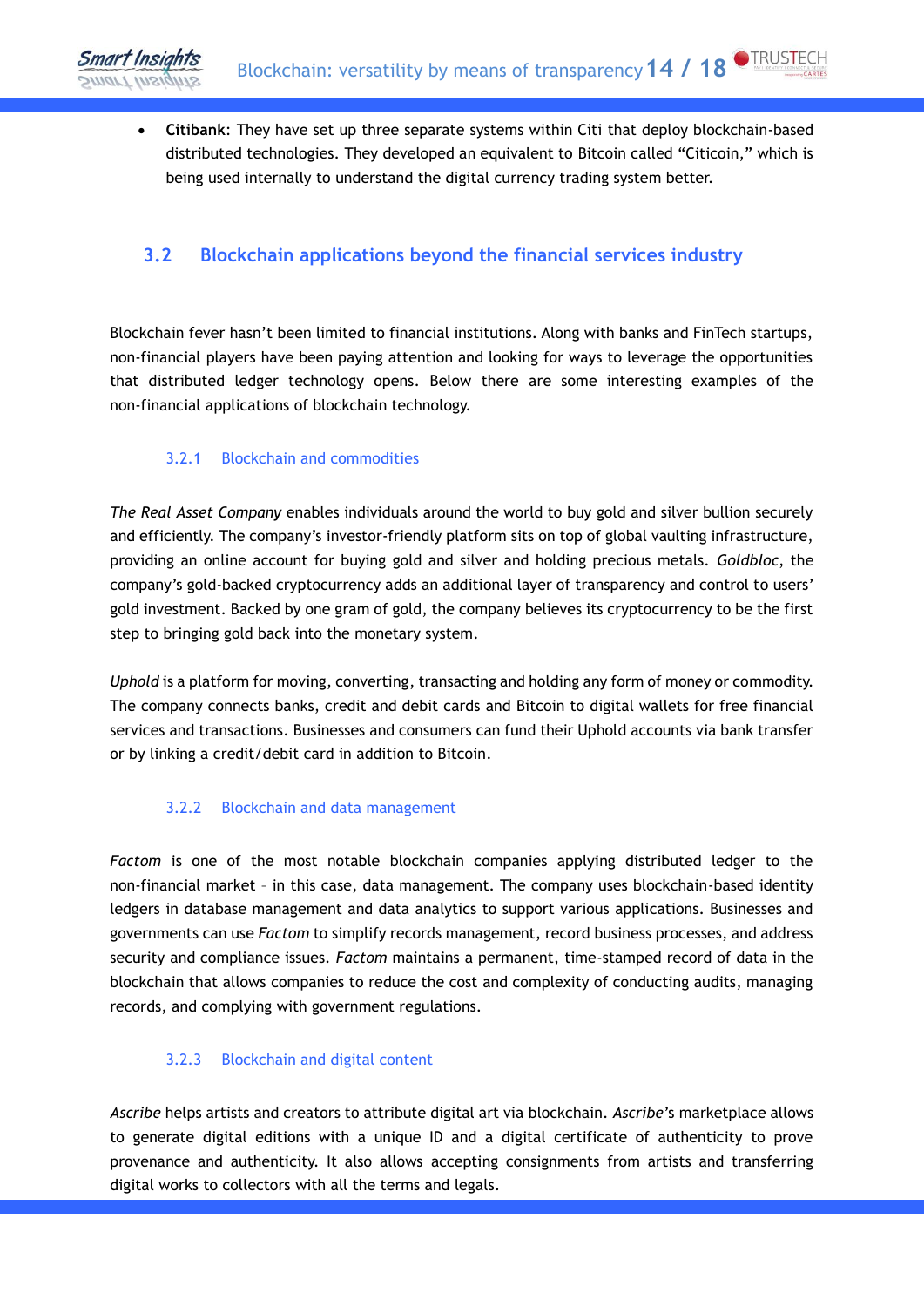There are also companies like *Bitproof, Blockai, Stampery* and other companies applying blockchain to digital art attribution and authentication.

#### 3.2.4 Blockchain and network infrastructure

*Ethereum* is a platform and a programming language that makes it possible for any developer to build and publish next-generation distributed applications. *Ethereum* can be used to codify, decentralize, secure and trade just about anything: voting, domain names, financial exchanges, crowdfunding, company governance, contracts and agreements of most kinds, intellectual property, and even smart property thanks to hardware integration.

*ChromaWay* offers blockchain as a platform for financial institutions and is working on a smart contract platform that allows for digitizing and representing workflows in a secure, private and efficient way.

## 3.2.5 Blockchain in market forecasting

*Augur.net* is an open-source, decentralized market prediction platform built on *Etherum* blockchain. It allows users to trade on the outcome of events, and for the market to then leverage that crowdsourced information. *Augur* plans to use decentralized public ledgers to create a way for anyone in any field, from finance, healthcare and governance, to tap into the collective forecasting power of a global user base.

#### 3.2.6 Blockchain and diamonds

The diamond industry is one of the biggest natural resource industries and makes a substantial part of the GDP in African countries and other major diamond-miners. The hallmark of the industry is that it is highly criminalized. Stones are small and easy to hide and transport. The best part for criminals is that transactions can be made confidentially and the sell returns the value over years. Diamonds are known to be involved in money laundering and financing of terrorism on a truly massive scale around the world.

Due to a range of challenges with diamonds business, one of the tech pioneers in the sphere is *Everledger*. The company provides an immutable ledger for diamond identification and transaction verification for various stakeholders, from insurance companies to claimants and law enforcement agencies. *Everledger* assigns a "digital passport" to each diamond that will accompany each stone as it is transacted and creates a unique fingerprint.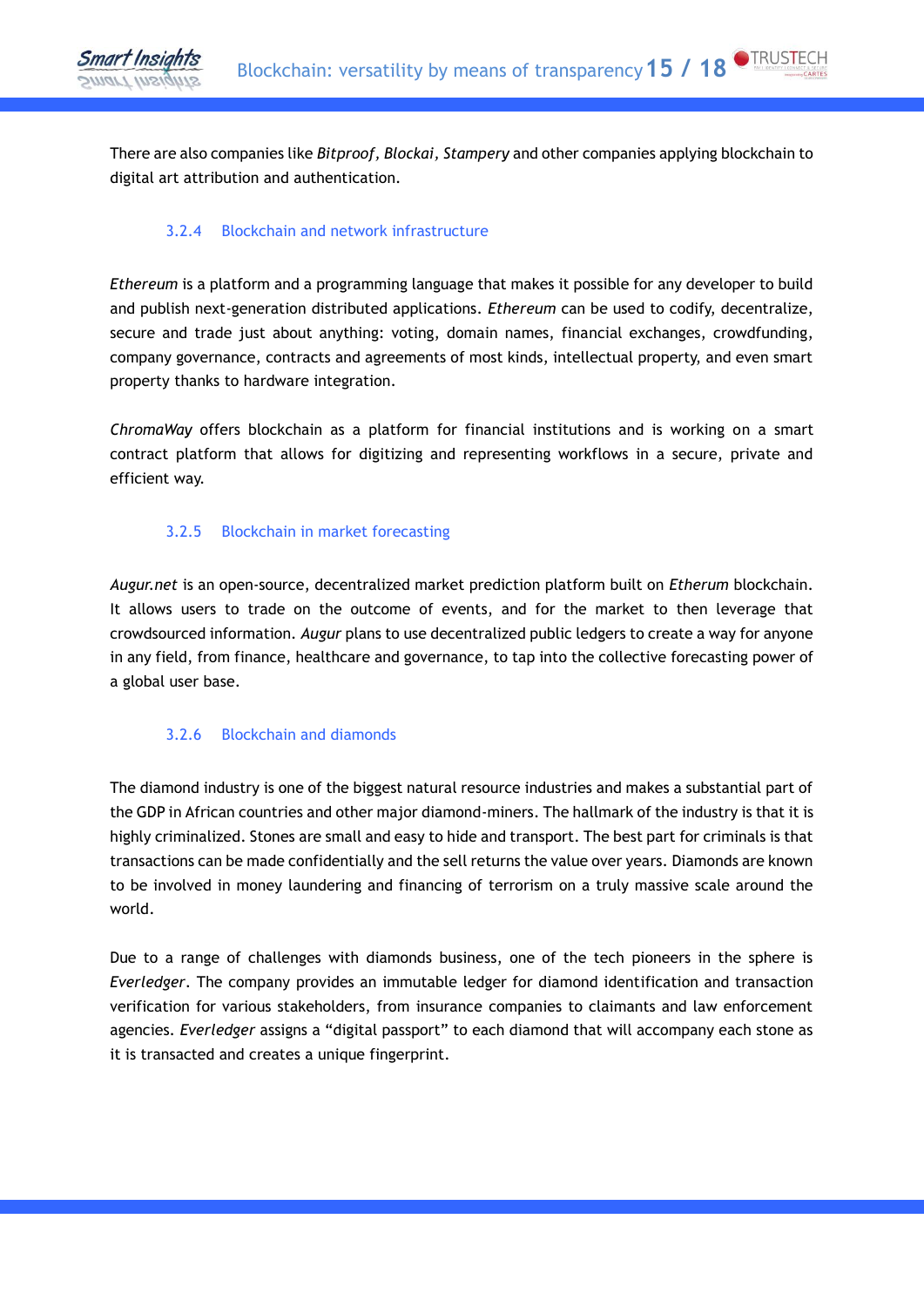#### 3.2.7 Blockchain and IoT

The Internet of Things is becoming a popular topic all over the world. Of course, there are some projects, trying to implement the blockchain technology in this domain. *Chain of Things* is a consortium that is exploring the role blockchain may have in providing security for the Internet of Things. *CoT* was formed by a group of technologists at the nexus of IoT hardware manufacturing and alternative blockchain applications.

*IoTA - IoTA* enables companies to explore new B2B models by making every technological resource a potential service to be traded on an open market in real time, with no fees. It is a transactional settlement and data transfer layer for the Internet of Things. It's based on a distributed ledger, the Tangle, which overcomes the inefficiencies of current Blockchain designs and introduces a way of reaching consensus in a decentralized peer-to-peer system.

> The blockchain functions as a universal digital ledger facilitating various types of IoT transactions between devices



#### 3.2.8 Blockchain and automotive industry

One of the most attractive business sectors could not pass by the blockchain technology. *General Motors*, a car manufacturer, announced in January 2016 its collaboration with *Lyft*. This company provides a platform for on-demand ridesharing. *Lyft* offers a service for connecting drivers to ride-seekers via smartphone software. The companies will collaborate to create self-driving vehicles.

Moreover, in the beginning of January 2016 Google announced its collaboration with Ford also in order to create self-driving cars.

Both of these projects promise to work on smart contracts, blockchain-powered contracts that can tie IoT and vehicle finance together.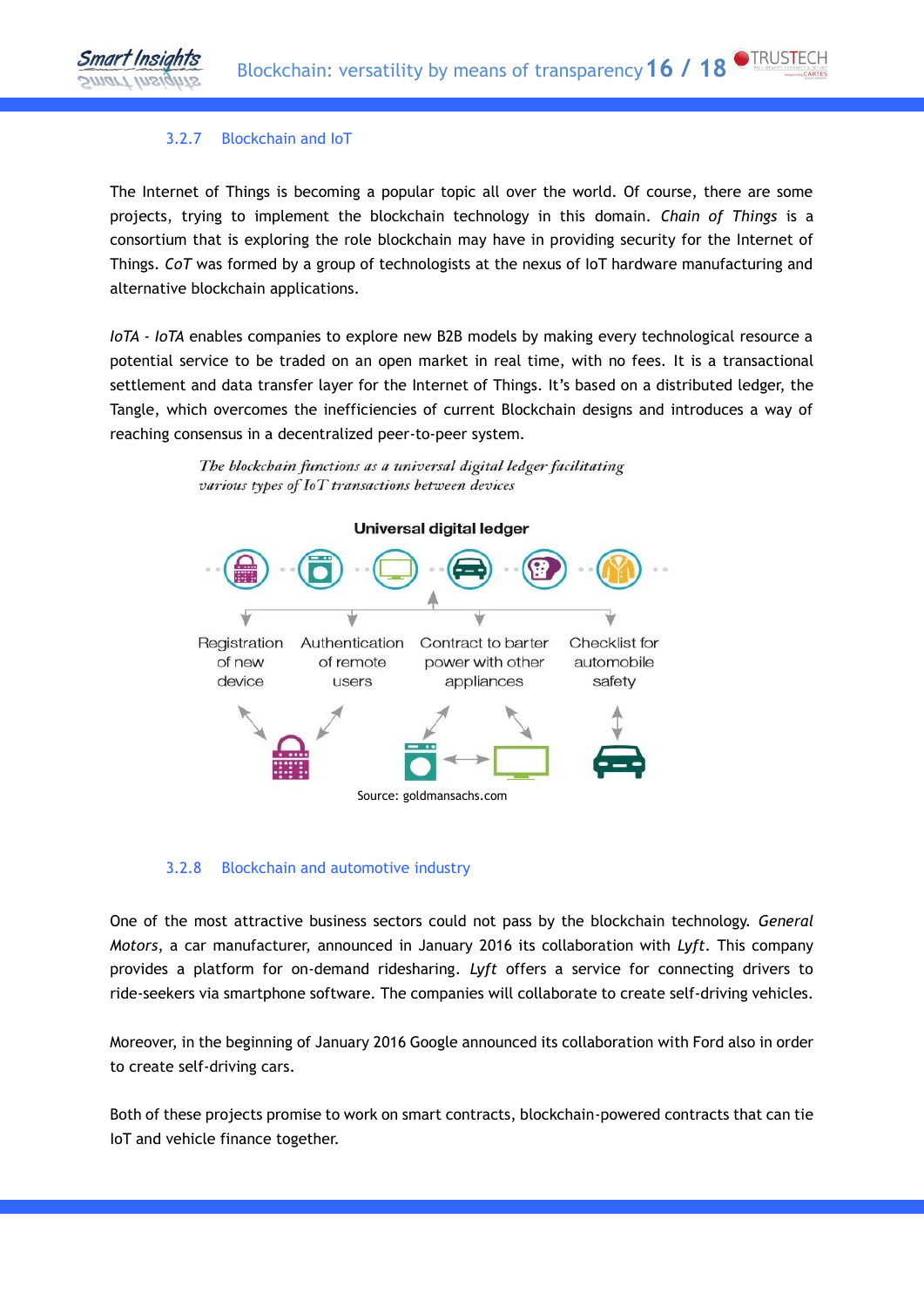#### 3.2.9 Blockchain and healthcare

The blockchain projects are being also developed in one of the most important sectors. *Gem*, a provider of enterprise blockchain solutions, launched Gem Health, a network for developing applications and shared infrastructure for healthcare powered by the *Ethereum* blockchain, and announced that *Philips Blockchain Lab*, a research and development center of healthcare giant Philips, is the first major healthcare operator to join the Gem Health network.

Gem Health is a blockchain network for the global community of companies and individuals that take part in the continuum of care. The company intends to leverage blockchain technology to address the trade-off between patient centric care and operational efficiency by creating a healthcare ecosystem connected to universal data infrastructure.

The Gem Health blockchain network includes identity schemes, data storage, and smart contracts applications that execute against shared data infrastructure. Using the Gem Health network, different healthcare operators can access the same information, which will permit the development of a new class of blockchain-based applications that will unlock wasted resources and solve important operational problems in healthcare.

## **4.Conclusion**

Nowadays blockchain mostly serves for cryptocurrency transactions and other financial operations. However, other ways of usage of the technology are developing: insurance, voting, commodities, data management and many other sectors are among them. The technology provides a high level of service, speed, diversity, convenience and, the most crucial, high level of transparency and security. Blockchain could be leveraged to cut costs and improve the transparency of financial transactions. The blockchain is a way of creating and maintaining the truth. Especially, its diversity permits to spread more and more, not depending on boarders. The diversity makes this technology particularly attractive for many players of different sectors and creates numerous opportunities. The technology is promising and fast growing opening new horizons for many types of businesses.